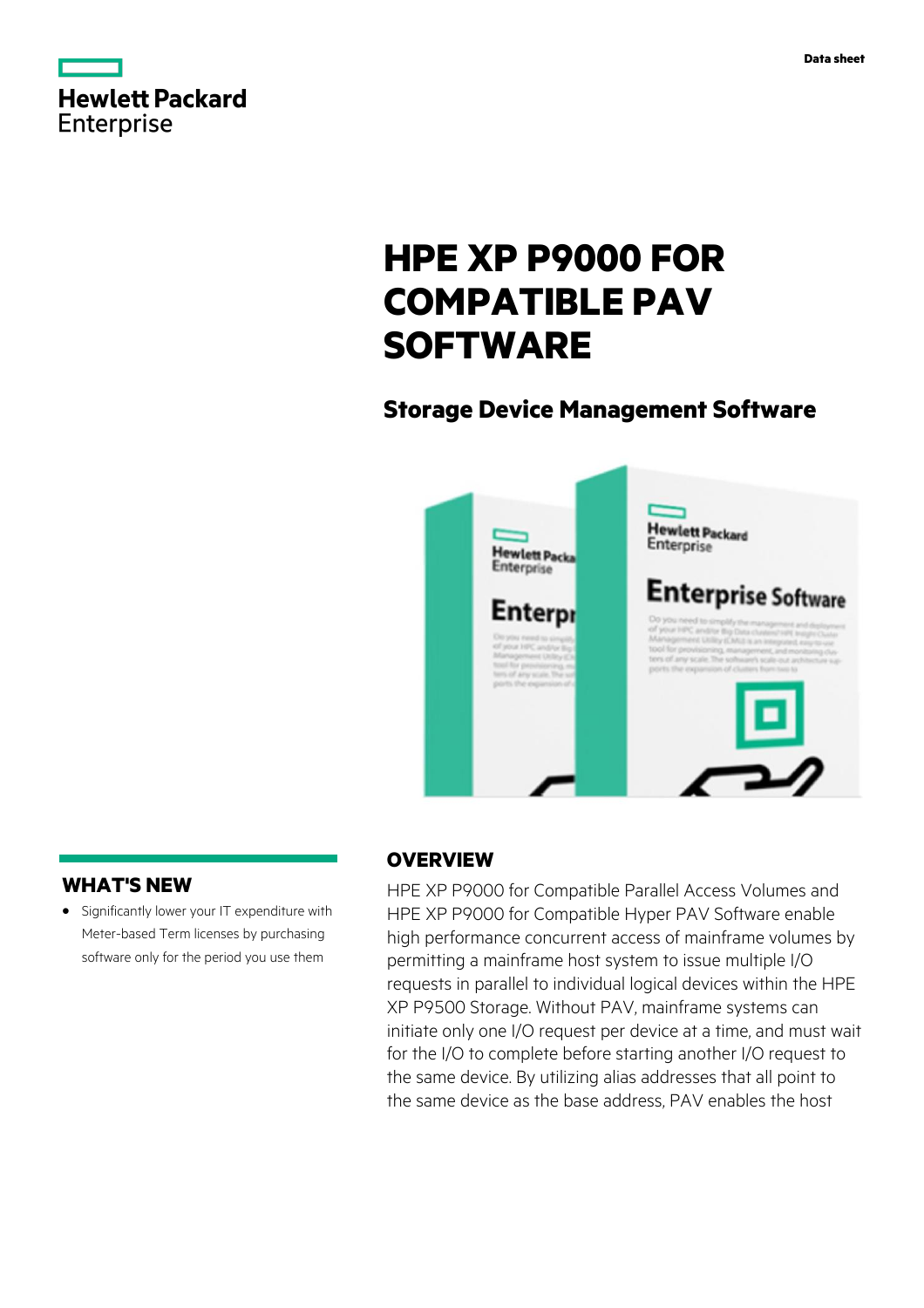system to start several I/O requests simultaneously to the same device, thus greatly improving performance.

The XP P9500 Storage supports static PAV, dynamic PAV, and Hyper PAV. With static PAV, the number of aliases assigned to each base device does not change. With dynamic PAV, high workload base devices can borrow idle PAV aliases from other base devices, increasing their I/O capability.

### **FEATURES**

### **Improved Data Access Performance**

By permitting multiple paths to the same logical device, HPE XP P9000 for Compatible Parallel Access Volumes (PAV) Software greatly enhances the performance of data accesses to the HPE XP P9500 Storage by mainframe hosts.

Compatible Hyper PAV enhances the efficiency of PAV by selecting the alias IDs from a pool and binding them to base IDs only for the duration of the I/O operation. Since the pool allows fewer aliases than are required for conventional PAV, more addresses are available for use as base devices.

### **Technical specifications HPE XP P9000 for Compatible PAV Software**

| <b>Supported hardware environment</b> | HPE XP P9500 Storage                                                                                                         |
|---------------------------------------|------------------------------------------------------------------------------------------------------------------------------|
| Warranty                              | HPE warrants only that the Software media will be free of physical defects for a period of ninety (90) days<br>from delivery |